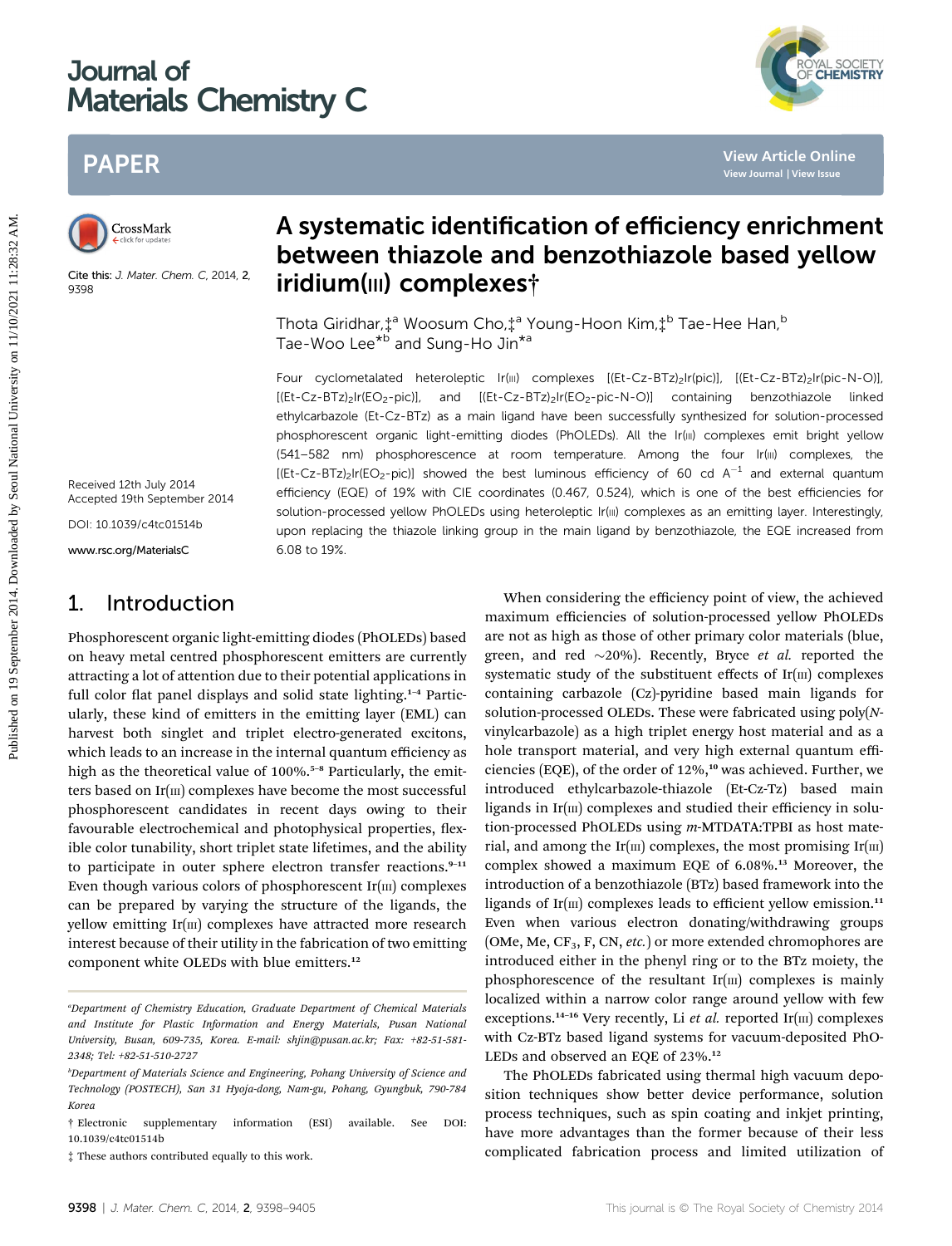expensive materials.<sup>17-19</sup> Thus, much attention has been given in the area of solution-processed PhOLEDs for the design and preparation of suitable small molecules and the optimization of device architectures. In order to fabricate the solution-processed PhOLEDs, the Ir $(m)$  complexes are prepared using oligomeric or polymeric ligand systems<sup>20,21</sup> or dendrimers.<sup>22,23</sup> Upon introduction of these macromolecular systems into the  $Ir(m)$ complexes, the purity of the resultant material decreases. Moreover, multi-step reaction sequences are required to obtain the macromolecular ligands. Thus, solution-processed counterparts, which combine the advantageous features of both polymeric and small molecule materials, have been developed. Given these circumstances, the development of solution process heavy metal centred phosphorescent emitters is of great importance.

In this report, in order to further validate the above discussions, we attached BTz to N-ethylcarbazole (Et-Cz-BTz) as a main ligand in  $Ir(m)$  complexes for solution-processed PhOLEDs, where the solubilizing ethoxyethanol group was introduced into the ancillary ligands by a tandem reaction approach.<sup>13</sup> Here, we synthesized four cyclometalated heteroleptic  $Ir(m)$  complexes using Et-Cz-BTz as a main ligand and picolinic acid [(Et-Cz- $BTz)_2Ir(pic)$ ], picolinic acid N-oxide  $[(Et-Cz-BTz)_2Ir(pic-N-O)]$ , 4-(2-ethoxyethoxy)picolinic acid  $[(Et-Cz-BTz)_{2}Ir(EO_{2}-pic)],$  and 4-(2ethoxyethoxy)picolinic acid N-oxide [[Et-Cz-BTz)<sub>2</sub>Ir(EO<sub>2</sub>-pic-N-O]] as ancillary ligands. All the  $Ir(m)$  complexes show bright yellow emission (541–582 nm) at room temperature. The photophysical and electrochemical properties of these  $Ir(m)$  complexes, as well as the performance of their solution-processed PhOLEDs, were investigated systematically.

## 2. Experimental

#### 2.1. General information

All chemicals and reagents were purchased from Aldrich Chemical Co. and used without further purification. THF was purified by appropriate procedures and the other solvents were used as received. 3-Bromo-9-ethyl-9H-carbazole, 9-ethyl-3-(4,4,5,5-tetramethyl-1,3,2-dioxaborolan-2-yl)-9H-carbazole (1) and 4-chloropicolinic acid N-oxide were synthesized using our previously reported procedures. All reactions were systematically monitored by thin layer chromatography with Merck pre-coated aluminum plates.  ${}^{1}$ H- and  ${}^{13}$ C-NMR spectra were recorded on a Varian Mercury Plus 300 MHz spectrometer in CDCl3 using tetramethylsilane as an internal standard. High resolution mass spectra were obtained from the Korea Basic Science Institute, Daegu Centre (HR-ESI Mass). TGA and DSC thermograms were obtained with Mettler Toledo TGA/SDTA 851e and DSC 822e analysers, respectively, under a  $N_2$  atmosphere at a heating rate of 10  $^{\circ}$ C min<sup>-1</sup>. The UV-visible absorption and fluorescence spectra were recorded with a JASCO V-570 UV-vis spectrophotometer and a Hitachi F-4500 fluorescence spectrophotometer, respectively, at room temperature. CV measurements were performed with a CHI 600C potentiostat (CH Instruments), which was equipped with a platinum disc as the working electrode, a platinum wire as the counter electrode, and a Ag/AgCl as the reference electrode, at a

scan rate of 100 mV  $s^{-1}$  using anhydrous chloroform and 0.1 M tetrabutylammonium tetrafluoroborate (TBABF<sub>4</sub>) as the solvent and electrolyte, respectively. The potentials were referenced to the ferrocene/ferrocenium redox couple (Fc/Fc<sup>+</sup>). It was assumed that the redox potential of  $Fc/Fc^+$  had an absolute energy level of  $-4.8$  eV under vacuum. All electrochemical experiments were carried out at room temperature.

#### 2.2. Synthesis of 2-(9-ethyl-9H-carbazol-3-yl)benzothiazole (Et-Cz-BTz) (2)

2-Bromobenzothiazole (6.66 g, 31.13 mmol),  $K_2CO_3$  (12.89 g, 93.39 mmol), and tetrakis(triphenylphosphine)palladium (1.79 g, 1.56 mmol) were added to a solution of 9-ethyl-3-(4,4,5,5 tetramethyl-1,3,2-dioxaborolan-2-yl)-9H-carbazole (1) (10 g, 31.13 mmol) in 100 mL of THF under  $N_2$  atmosphere. The reaction mixture was heated to 65  $^{\circ}$ C for 15 h. After completion of the reaction, the solution was cooled to room temperature, poured into water and extracted with EA. The organic layer was washed with water and brine solution, and then dried over anhydrous  $MgSO<sub>4</sub>$ . The solvent was removed under reduced pressure and the crude product was purified by column chromatography on silica gel using EA/hexane  $(2: 8 \text{ v/v})$  as an eluent to give 2-(9-ethyl-9H-carbazol-3-yl)benzothiazole (Et-Cz-BTz) (6.2 g, 62%) as a white solid. m.p. 142  $^{\circ}$ C. <sup>1</sup>H-NMR (300 MHz, CDCl3): d (ppm): 8.86 (s, 1H), 8.22–8.19 (dd, 2H), 8.09 (d, 1H), 7.92 (d, 1H), 7.55–7.28 (m, 6H), 4.44–4.37 (q, 2H), 1.48 (t, 3H). <sup>13</sup>C-NMR (CDCl<sub>3</sub>): δ 169.6, 154.6, 141.8, 140.8, 135.2, 126.6, 126.4, 125.8, 124.9, 124.8, 123.7, 123.3, 122.9, 121.7, 121.1, 120.3, 119.9, 109.1, 108.9, 38.0, 14.1. **Puer and the continue of the state of the continue of the continue of the continue of the continue of the continue of the continue of the continue of the continue of the continue of the continue of the continue of the co** 

#### 2.3. General procedure for the synthesis of  $Ir(m)$  complexes

All the  $Ir(m)$  complexes were synthesized by applying a general procedure reported by our group.13,24–<sup>26</sup> The general procedure for the synthesis of  $Ir(m)$  complexes is as follows: compound 2 (6) g, 18.26 mmol) and IrCl<sub>3</sub> $\cdot$ 3H<sub>2</sub>O (2.18 g, 7.31 mmol) were added to a mixture of 2-ethoxyethanol and water (80 mL, 3 : 1 v/v). The resultant mixture was refluxed at 140 °C for 20 h under an  $N_2$ atmosphere and cooled to room temperature. The formed yellow solid was filtered and washed with water, followed by methanol. Subsequently, the solid was dried in a vacuum oven at 120 °C to afford cyclometalated Ir(m)  $\mu$ -chloride bridged dimer (3) as a yellow solid (4.8 g, 60%). A solution of 3 (1 g, 0.57 mmol), 5 equivalents of ancillary ligand and  $\text{Na}_2\text{CO}_3$  $(0.60 \text{ g}, 5.7 \text{ mmol})$  in 2-ethoxyethanol  $(20 \text{ mL})$  was refluxed under  $N_2$  for 12 h. After cooling to room temperature, the mixture was poured into water and extracted with MC. The organic layer was dried over anhydrous  $MgSO<sub>4</sub>$ , filtered, and the solvent was removed under reduced pressure. The crude product was purified by silica gel column chromatography using EA : MC : hexane  $(2:4:4, v/v/v)$  as an eluent. In the case of  $(Et-Cz-BTz)_{2}Ir(EO_{2}-pic)$  and  $(Et-Cz-BTz)_{2}Ir(EO_{2}-pic-N-O)$ , the chlorine substituent in 4-chloropicolinic acid and 4-chloropicolinic acid N-oxide was replaced by ethoxyethanol by tandem reaction during the synthesis of  $Ir(m)$  complexes.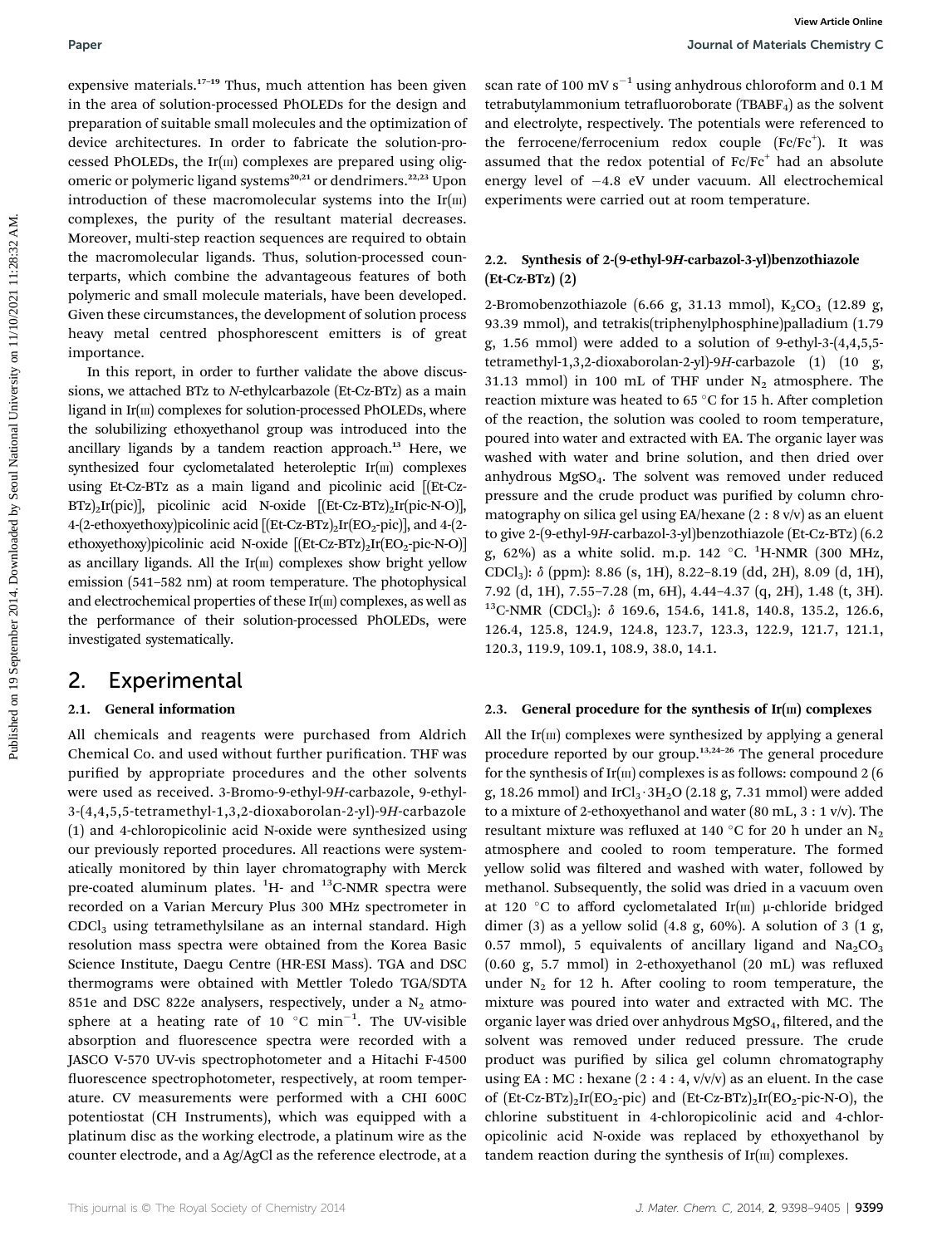#### 2.4. Bis[2-(9-ethyl-9H-carbazol-3-yl)benzothiazole]iridium picolinic acid  $(Et-Cz-BTz)_{2}Ir(pic)$

Yield: 0.31 g, 56 %, m.p. 331 °C.  $^1$ H-NMR (300 MHz, CDCl<sub>3</sub>):  $\delta$ (ppm): 8.57 (d, 1H), 8.43 (d, 2H), 8.21 (d, 1H), 8.05–7.97 (m, 2H), 7.88–7.82 (m, 4H), 7.47 (t, 1H), 7.42–7.30 (m, 4H), 7.27–7.08 (m, 5H), 6.94 (t, 1H), 6.51 (s, 1H), 6.21–6.15 (m, 2H), 3.82–3.68 (m, 4H), 0.96 (t, 3H), 0.84 (t, 3H). <sup>13</sup>C-NMR (CDCl<sub>3</sub>): δ (ppm) 182.3, 179.8, 173.3, 153.6, 150.5, 148.9, 147.0, 145.9, 143.3, 143.0, 139.9, 137.9, 133.0, 132.4, 131.7, 131.0, 128.3, 128.0, 126.9, 125.3, 125.2, 125.0, 124.4, 124.0, 123.8, 123.1, 122.1, 121.2, 119.8, 119.5, 119.4, 119.3, 119.2, 118.7, 118.5, 113.1, 112.9, 108.8, 108.5, 100.1, 37.4, 37.2, 13.1, 12; anal. calcd for  $C_{48}H_{34}IrN_5O_2S_2$ : C, 59.49; H, 3.54; N, 7.23; S, 6.62. Found: C, 59.27; H, 3.49; N, 7.04; S, 6.36. HRESI-MS  $[M + H]^{+}$ : m/z calcd for 969.1996, found 969.1964. **Pour and Meterials Chemicaly C**<br>
2.4. Big Q-cubyl-21:candaxol-3-pillocanolisaole.[kidion<br>
1.9.0.2011 (m, 44) 2.82 5.24 (m, b, 3.21 (m, b, 3.21 (m, b, 3.21 (m, b, 3.21 (m, b, 3.21 (m, b, 3.21 (m, b, 4.21 (m, b, 4.21 (m, b

#### 2.5. Bis[2-(9-ethyl-9H-carbazol-3-yl)benzothiazole]iridium picolinic acid N-oxide (Et-Cz-BTz)<sub>2</sub>Ir(pic-N-O)

Yield: 0.32 g, 57 %, m.p. 325 °C.  $^1$ H-NMR (300 MHz, CDCl<sub>3</sub>):  $\delta$ (ppm) 8.57 (d, 1H), 8.43 (d, 2H), 8.21 (d, 1H), 8.05–7.97 (m, 2H), 7.89–7.82 (m, 4H), 7.47 (t, 1H), 7.41–7.28 (m, 5H), 7.25–7.09 (m, 4H), 6.94 (t, 1H), 6.51 (s, 1H), 6.22–6.15 (m, 2H), 3.82–3.68 (m, 4H), 0.95 (t, 3H), 0.84 (t, 3H). <sup>13</sup>C-NMR (CDCl<sub>3</sub>):  $\delta$  (ppm) 182.3, 179.8, 173.3, 153.6, 150.6, 150.5, 148.9, 147.1, 146.0, 143.3, 143.0, 140.0, 137.9, 133.0, 132.5, 131.7, 131.0, 128.3, 128.0, 126.9, 125.3, 125.2, 125.0, 124.4, 123.9, 123.8, 123.1, 122.2, 121.2, 119.8, 119.5, 119.3, 119.2, 118.7, 118.5, 113.1, 112.9, 108.8, 108.5, 37.4, 37.2, 13.1, 12.9; anal. calcd for  $C_{48}H_{34}IrN_5O_3S_2$ : C, 58.52; H, 3.48; N, 7.11; S, 6.51. Found: C, 58.72; H, 3.48; N, 7.21; S, 6.25. HRESI-MS  $[M + H]^{+}$ : m/z calcd for 985.1687, found 985.1643.

#### 2.6. Bis[2-(9-ethyl-9H-carbazol-3-yl)benzothiazole]iridium-4- (2-ethoxyethoxy)picolinic acid (Et-Cz-BTz)<sub>2</sub>Ir(EO<sub>2</sub>-pic)

Yield: 0.26 g, 43 %, m.p. 282 °C. <sup>1</sup>H-NMR (300 MHz, CDCl<sub>3</sub>):  $\delta$ (ppm) 8.54–8.38 (m, 3H), 8.04–7.94 (m, 2H), 7.90–7.83 (m, 2H), 7.73–7.70 (m, 1H), 7.60–7.55 (m, 1H), 7.46–7.28 (m, 5H), 7.25– 7.08 (m, 3H), 7.06–7.01 (m, 2H), 6.86–6.85 (m, 1H), 6.50 (s, 1H), 6.36 (t, 1H), 6.24 (s, 1H), 4.20–4.17 (m, 2H), 3.80–3.65 (m, 6H), 3.54 (q, 2H), 1.19 (t, 3H), 0.95 (t, 3H), 0.84 (t, 3H). <sup>13</sup>C-NMR (CDCl3): d (ppm) 182.3, 179.6, 173.3, 166.5, 155.3, 150.6, 149.1, 147.4, 146.1, 143.3, 143.0, 139.9, 133.2, 132.5, 131.6, 131.0, 128.2, 127.1, 125.3, 125.1, 124.9, 124.4, 124.0, 123.8, 123.0, 122.2, 121.2, 119.7, 119.5, 119.3, 119.2, 119.1, 118.6, 117.9, 116.4, 113.1, 113.0, 112.5, 108.8, 108.5, 68.5, 68.3, 67.1, 37.4, 37.2, 15.2, 13.1, 12.9; anal. calcd for  $C_{52}H_{42}IrN_5O_4S_2$ : C, 59.07; H, 4.00; N, 6.62; S, 6.07. Found: C, 58.34; H, 3.99; N, 6.28; S, 5.91. HRESI-MS  $[M + H]^{+}$ : *m*/z calcd for 1057.2754, found 1057.2723.

### 2.7. Bis[2-(9-ethyl-9H-carbazol-3-yl)benzothiazole]iridium-4- (2-ethoxyethoxy)picolinic acid N-oxide  $(Et-Cz-BTz)_{2}Ir(EO_{2}-pic-$ N-O)

Yield: 0.30 g, 49 %, m.p 277 °C.  $^{1}$ H-NMR (300 MHz, CDCl<sub>3</sub>):  $\delta$ (ppm) 8.52 (d, 1H), 8.43 (d, 2H), 8.04–7.97 (m, 2H), 7.91–7.87 (m, 2H), 7.73 (d, 1H), 7.60 (d, 1H), 7.45 (t, 1H), 7.41–7.28 (m, 4H), 7.20–7.11 (m, 4H), 7.08–7.04 (m, 1H), 6.89–6.86 (m, 1H), 6.50 (s, 1H), 6.38 (d, 1H), 6.23 (s, 1H), 4.21–4.18 (m, 2H), 3.80–3.68 (m, 6H), 3.54 (q, 2H), 1.20 (t, 3H), 0.95 (t, 3H), 0.84 (t, 3H). 13C-NMR  $(CDCl<sub>3</sub>)$ :  $\delta$  (ppm) 182.3, 179.6, 173.3, 166.5, 166.5, 155.3, 150.5, 149.1, 147.4, 146.1, 143.3, 143.1, 139.9, 133.2, 132.5, 131.6, 131.0, 128.2, 127.1, 125.3, 124.9, 124.4, 124.0, 123.8, 123.0, 122.2, 121.2, 119.7, 119.5, 119.3, 119.2, 119.1, 118.6, 117.9, 116.4, 113.1, 113.0, 112.5, 108.8, 108.5, 68.3, 67.1, 15.2, 13.1, 12.9; anal. calcd for  $C_{52}H_{42}$ IrN<sub>5</sub>O<sub>5</sub>S<sub>2</sub>: C, 58.19; H, 3.94; N, 6.53; S, 5.98. Found: C, 58.36; H, 4.11; N, 6.54; S, 5.81. HRESI-MS [M +  $[H]^{+}$ : *m*/z calcd for 1073.2386, found 1073.2372.

#### 2.8. Device fabrication and characterization

A patterned indium tin oxide (ITO) glass substrate (10  $\Omega$  sq $^{-1})$ was UV-ozone treated for 20 min. A high WF GraHIL was spincast onto the substrate and immediately baked in air at 150  $^{\circ}$ C for 30 min, giving a 40 nm thick film. The EML solutions composed of each dopant and TCTA : TPBI (mixed host) (15 : 100 by wt) dissolved in tetrahydrofuran:CF co-solvent (8 : 2 by wt) or tetrahydrofuran solvent were spin coated on top of the GraHIL in a glove box and baked to give the  $\sim$ 40 nm film. Then, TPBI (50 nm), LiF (1 nm), and Al (90 nm) were thermally deposited under high vacuum (<5  $\times$  10<sup>-7</sup> Torr). The current density–voltage–luminance characteristics were measured using a Keithley 236 power source measurement unit and a Minolta CS-2000 Spectroradiometer.

# 3. Results and discussion

Solution-processed yellow PhOLEDs have garnered much attention in recent years due to their easy fabrication, cost effectiveness, and large area lighting applications. For this purpose, four Ir(m) complexes, i.e.  $(Et-Cz-BTz)_{2}Ir(pic)$ ,  $(Et-Cz-BTz)_{2}Ir(pic-N-O)$ ,  $(Et-Cz-BTz)_{2}Ir(EO_{2}-pic), and (Et-Cz-BTz)_{2}Ir(EO_{2}-pic-N-O), were$ synthesized according to the synthetic route, as shown in Scheme 1. The boronic ester derivative of Cz (1) was prepared according to our previous report with quantitative yield. Then, the compound was reacted with 2-bromobenzothiazole in a Suzuki coupling reaction to obtain the desired donor–acceptor 2-(9-ethyl-9H-carbazol-3-yl)benzothiazole (Et-Cz-BTz) based ligand in 62% yield.



Scheme 1 Synthetic route for (Et-Cz-BTz)<sub>2</sub>Ir(pic), (Et-Cz-BTz)<sub>2</sub>-Ir(pic-N-O), (Et-Cz-BTz)<sub>2</sub>Ir(EO<sub>2</sub>-pic), and (Et-Cz-BTz)<sub>2</sub>Ir(EO<sub>2</sub>-pic-N-O).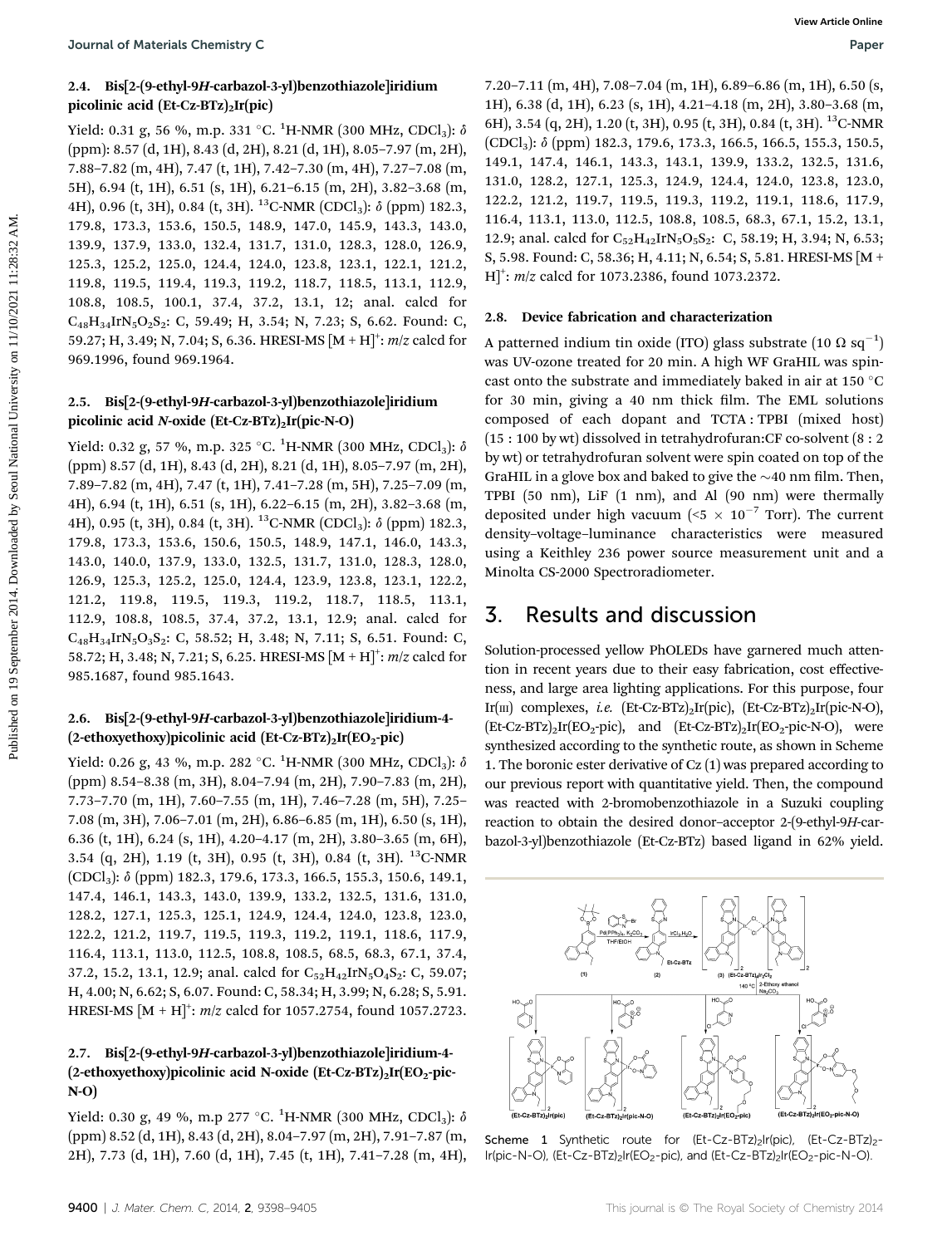The resultant Et-Cz-BTz was reacted with iridium trichloride hydrate (IrCl<sub>3</sub> $\cdot$ H<sub>2</sub>O) to obtain the cyclometalated Ir(m) µ-chloride bridged dimer  $[(Et-Cz-BTz)_{4}Ir_{2}Cl_{2}]$  in quantitative yield. This can be easily converted to the heteroleptic  $Ir(m)$  complexes,  $(Et-Cz-BTz)_{2}Ir(pic)$ ,  $(Et-Cz-BTz)_{2}Ir(pic-N-O)$ ,  $(Et-Cz-BTz)_{2}Ir(EO_{2}-pic)$ , and  $(Et-Cz-BTz)<sub>2</sub>Ir(EO<sub>2</sub>-pic-N-O)$ , by replacing two bridge chlorides with bidentate monoanionic ancillary ligands such as picolinic acid (pic), picolinic acid N-oxide (pic-N-O), 4-chloropicolinic acid, and 4-chloropicolinic acid N-oxide, respectively, with good yield. To enhance the solubility of the  $Ir(m)$  complexes, the ethoxyethanol group was introduced into  $(Et-Cz-BTz)_{2}Ir(EO_{2}-pic)$  and  $(Et-Cz-BTz)_{2}Ir(EO_{2}-pic-N-O)$  through a tandem reaction, which was applied to  $Ir(m)$  complexes in our previous report for the first time.<sup>13</sup> This can reduce the synthetic steps with good yield. Here, the reaction of 4-chloropicolinic acid or 4-chloropicolinic acid N-oxide and cyclometalated Ir $(m)$  µ-chloride bridged dimer, and the replacement of chlorine in 4-chloropicolinic acid or 4-chloropicolinic acid N-oxide by the ethoxyethanol group, occurred simultaneously in one step. All the  $Ir(m)$  complexes are readily soluble in common organic solvents such as methylene chloride (MC), chloroform (CF), and ethyl acetate (EA). The chemical structures of the  $Ir(m)$ complexes were confirmed by the  $^1{\rm H}\text{-}{\rm NMR},\,^{13}{\rm C}\text{-}{\rm NMR}$  and  ${\rm HR}$ ESI mass spectral techniques. **Puer a**<br> **Puer content of the content of the content of the state of the content of the content of the content of the content of the content of the content of the content of the state of the content of the content of the** 

The thermal stabilities of the  $Ir(m)$  complexes were determined by thermogravimetric analysis (TGA) and differential scanning calorimeter (DSC) analysis under  $N_2$  atmosphere at a heating rate of 10  $^{\circ}$ C min<sup>-1</sup>, and the corresponding TGA thermograms are shown in Fig. 1. The thermal decomposition temperatures  $(T_d)$  at 5% weight loss of (Et-Cz-BTz)2Ir(pic), (Et-Cz-BTz)2Ir(pic-N-O),  $(Et-Cz-BTz)_{2}Ir(EO_{2}-pic),$  and  $(Et-Cz-BTz)_{2}Ir(EO_{2}-pic-N-O)$  were 403, 394, 356, and 349  $\degree$ C, respectively, revealing their high thermal stability, which is more favourable for the long term stability of OLEDs.



Fig. 1 TGA of (Et-Cz-BTz)<sub>2</sub>Ir(pic), (Et-Cz-BTz)<sub>2</sub>Ir(pic-N-O), (Et-Cz-BTz)<sub>2</sub>- $Ir(EO<sub>2</sub>-pic)$  and  $(Et- Cz-BTz)<sub>2</sub>Ir(EO<sub>2</sub>-pic-NO)$  measured at a scan rate of 10 °C min<sup>-1</sup> under a N<sub>2</sub> atmosphere.

Among the Ir $(m)$  complexes, the pic-containing Ir $(m)$ complexes show greater thermal stability than the pic-N-O ancillary ligand. On the one hand, the ethoxyethanol solubilizing group linked Ir( $m$ ) complexes, (Et-Cz-BTz)<sub>2</sub>Ir(EO<sub>2</sub>-pic) and  $(Et-Cz-BTz)<sub>2</sub>Ir(EO<sub>2</sub>-pic-N-O)$ , show lower  $T<sub>d</sub>$  values than their counterparts, but, the ethoxyethanol group increases the solubility of the Ir $(m)$  complexes, which aids in the fabrication of PhOLEDs using solution-processed techniques. The DSC thermograms of all  $Ir(m)$  complexes show the glass transition temperatures  $(T_g)$ , which were in the range of 161–247 °C without any crystalline and melting peaks. This suggests that all synthesized Ir $(m)$  complexes will not easily distort under high temperatures that are produced during the operation of PhOLEDs.

The photophysical properties of the main ligand, (Et-Cz-BTz), and the Ir(III) complexes,  $(Et-Cz-BTz)_{2}Ir(pic)$ ,  $(Et-Cz-BTz)_{2}$ -Ir(pic-N-O),  $(Et-Cz-BTz)_{2}Ir(EO_{2}-pic)$ , and  $(Et-Cz-BTz)_{2}Ir(EO_{2}-pic-N-$ O), were measured using UV-visible absorption and photoluminescence (PL) spectra at room temperature in the CF solution. Fig. 2a shows the UV-visible absorption spectra of the main ligand, (Et-Cz-BTz), and the Ir( $\text{m}$ ) complexes in the CF solution. Et-Cz-BTz shows intense absorption between 320 and 375 nm with a peak at 345 nm, attributed to the spin-allowed  $\frac{1}{2}\pi-\pi^*$  transitions of the Cz and BTz moieties. All the  $Ir(m)$  complexes show three absorption maxima in three different regions, as shown in Fig. 2a. The absorption bands in the higher energy region below 360 nm



Fig. 2 (a) UV-visible absorption and (b) PL spectra of  $(Et-Cz-BTz)_{2}$ -Ir(pic),  $(Et-Cz-BTz)_{2}$ Ir(pic-N-O),  $(Et-Cz-BTz)_{2}$ Ir(EO<sub>2</sub>-pic), and (Et-Cz-BTz)<sub>2</sub>Ir(EO<sub>2</sub>-pic-N-O) in chloroform at 25 °C.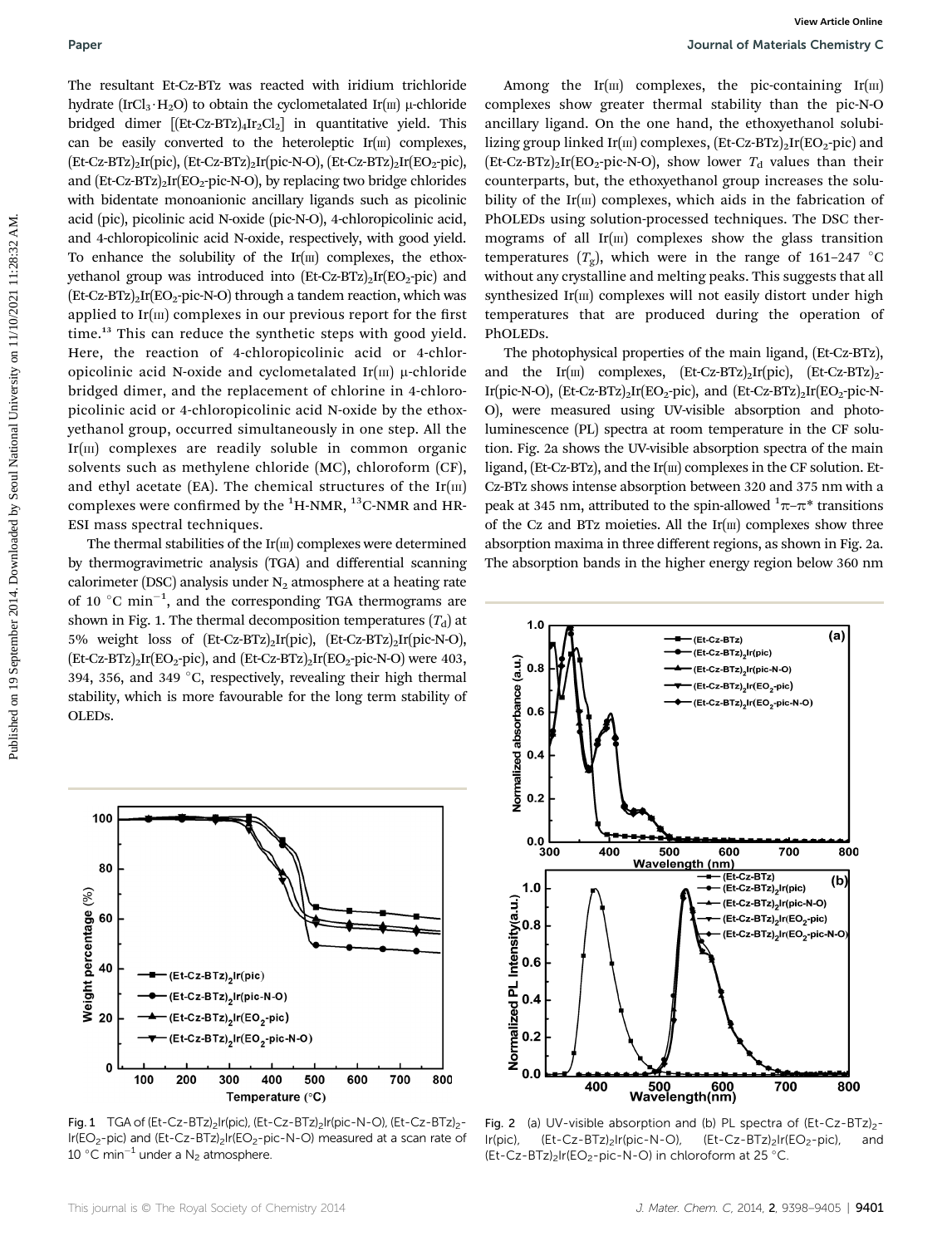correspond to the spin-allowed  $\pi-\pi^*$  transitions of the cyclometalated ligands, which closely resembles the absorption spectrum of the main ligand. The weak absorption bands between 370 and 500 nm are likely due to metal-to-ligand charge-transitions ( $^1$ MLCT and  $^3$ MLCT) and the spin-orbit coupling enhanced  $^3 \pi$ – $\pi^*$ states. The absorption pattern of all  $Ir(m)$  complexes are almost identical to each other, indicating that the introduction of the ethoxyethanol group on the 4-position of the ancillary ligands does not greatly affect the absorption spectra.

The PL spectra of the ligand and the  $Ir(m)$  complexes in the CF solution are shown in Fig. 2b. All the  $Ir(m)$  complexes show very similar PL patterns with a maximum at 541 nm and a shoulder at 582 nm, irrespective of the nature of the substituent on the ancillary ligand. This indicates that the presence of an ethoxyethanol solubilizing group in ancillary ligands will increase only the solubility of the  $Ir(m)$  complexes rather than any of the photophysical properties. When compared to the PL maxima of Tz-based Ir( $\text{III}$ ) complexes,<sup>13</sup> the BTz-based Ir( $\text{III}$ ) complexes show only a 5 nm red shift in the maxima in the CF solution. Under photoexcitation at their absorption maximum, all Ir $(m)$  complexes emit yellow light in the PL spectra (Fig. 2b). In comparison to Et-Cz-BTz, which emits deep blue fluorescence at 398 nm, all the  $Ir(m)$  complexes display a strongly red shifted PL band ( $\lambda_{em}$ : ~541–543 nm) at room temperature upon excitation at 386 nm, which is associated predominantly with a ligand-centred  $\sqrt[3]{\pi-\pi^*}$  excited state. Sources of the signing of the problem of the signing on the signing on the signing on the signing of the signing of the signing of the signing of the signing of the signing of the signing of the signing of the signing of t

To investigate the charge carrier injection properties of the Ir $(m)$  complexes, the highest occupied molecular orbital (HOMO) and lowest unoccupied molecular orbital (LUMO) were determined using cyclic voltammetry (CV). The cyclic voltammograms of all the Ir( $\text{II}$ ) complexes are shown in Fig. 3. All Ir( $\text{II}$ ) complexes display reversible redox waves over both the anodic and cathodic ranges, suggesting that the stable  $Ir(II)$  and  $Ir(IV)$ radicals are formed from the  $Ir(m)$  complexes (Table 1).



Fig. 3 Cyclic voltammograms of (Et-Cz-BTz)<sub>2</sub>Ir(pic), (Et-Cz-BTz)<sub>2</sub>-Ir(pic-N-O), (Et-Cz-BTz)<sub>2</sub>Ir(EO<sub>2</sub>-pic), and (Et-Cz-BTz)<sub>2</sub>Ir(EO<sub>2</sub>-pic-N-O) in tetra-butylammoniumtetrafluoroborate (TBABF<sub>4</sub>) at a scan rate of 100 mV  $s^{-1}$ .

The onset oxidation potentials were in the range of 1.00–1.02 eV and the corresponding HOMO energy levels were found to be  $-5.24$  to  $-5.26$  eV with ferrocene/ferrocenium as a reference redox system (4.8 eV under vacuum). The band gaps were calculated using the UV-visible absorption edge and were in the range of  $\sim$  2.45 eV, which is within the error limits (0.1–0.7 eV) of  $E_{\rm g}^{\rm opt}$ , and the corresponding LUMO energy levels were found to be  $-2.75$  to  $-2.81$  eV.

We fabricated yellow emitting solution-processed PhOLEDs with the device structure shown in Fig. 4a. It is very important to realize efficient solution-processed PhOLEDs with a simple structure, and efficient blocking of electrons and quenching of excitons to increase the radiative decay as well as the efficient hole injection to the EML at the HIL/EML interface.<sup>27</sup>

We exploited a self-organized polymeric HIL that is composed of a conventional conducting polymer, poly(3,4-ethylenedioxythiphene):poly(styrene sulfonate) (PEDOT:PSS), and a perfluorinated polymeric acid with a low surface energy, tetrafluoroethylene-perfluoro-3,6-dioxa-4-methyl-7-octene- sulfonic acid copolymer (PFI), in  $1:1$  weight ratio (GraHIL).<sup>27-31</sup> These polymers develop a gradient WF, which gradually increases from the bottom surface ( $\sim$ 4.8 eV) to the top surface ( $\sim$ 5.95 eV) due to self-organization of PFI. It then facilitates hole injection and transport to the EML by reducing the hole injection barrier between the WF of the HIL and the HOMO energy level of the EML. The large quantity of the insulating PFI on the HIL surface also blocks electron injection and blocks quenching of excitons. Thus, the PhOLEDs with GraHIL do not require any overlying hole transport layer (HTL) or electron blocking layer (EBL).

We fabricated the EML by spin coating a solution of yellow emitting phosphorescence dopant, a mixed host system consisting of a hole transporting host,  $4,4',4''$ -tris(N-carbazolyl)triphenylamine (TCTA), and an electron transporting host, 1,3,5 tris(N-phenylbenzimidizol-2-yl)benzene (TPBI), in 1 : 1 weight ratio using tetrahydrofuran:CF (8 : 2) co-solvent on top of the GraHIL (Fig. 4a). The solution-processed PhOLEDs were fabricated with the configuration of ITO/GraHIL (40 nm)/TCTA:TP-BI:Ir( $\text{III}$ ) complexes (15 wt%) (40 nm)/TPBI (50 nm)/LiF (1 nm)/Al (90 nm). The bipolar characteristics of the mixed host are advantageous to improve device efficiency by broadening the recombination zone (Table 2).<sup>32</sup>

The current density–voltage and luminance-voltage curves of PhOLEDs with 4 different dopants are given in Fig. 4b and c, respectively. The maximum current efficiencies (CE) and EQE of PhOLEDs with  $[(Et-Cz-BTz)_2Ir(pic)]$ ,  $[(Et-Cz-BTz)_2Ir(pic-N-O)]$ , [ $[{\rm Et-Cz-BTz}]_2{\rm Ir}({\rm EO}_2\text{-pic}]$ ], and  $[{\rm Et-Cz-BTz}]_2{\rm Ir}({\rm EO}_2\text{-pic-N-O})$ ] were found to be (40 cd A<sup>-1</sup>, 12.5%), (32.5 cd A<sup>-1</sup>, 10%), (52 cd A<sup>-1</sup>, 16.5%), and  $(50 \text{ cd } A^{-1}, 15.5\%)$ , respectively (Fig. 4d and e). PhOLEDs with 4 different dopants showed the same yellow spectrum with a maximum electroluminescence (EL) peak at  $\sim$ 550 nm and shoulder at  $\sim$ 590 nm, which correspond well with the PL spectra (Fig. 2b) at 1000 cd  $m^{-2}$  (Fig. 4f). One of the major observations in solution processed PhOLEDs is the morphology; hence, the morphology of the EML determines the efficiency of the device performance. We also measured the surface roughness of neat TCTA : TPBI film and TCTA : TPBI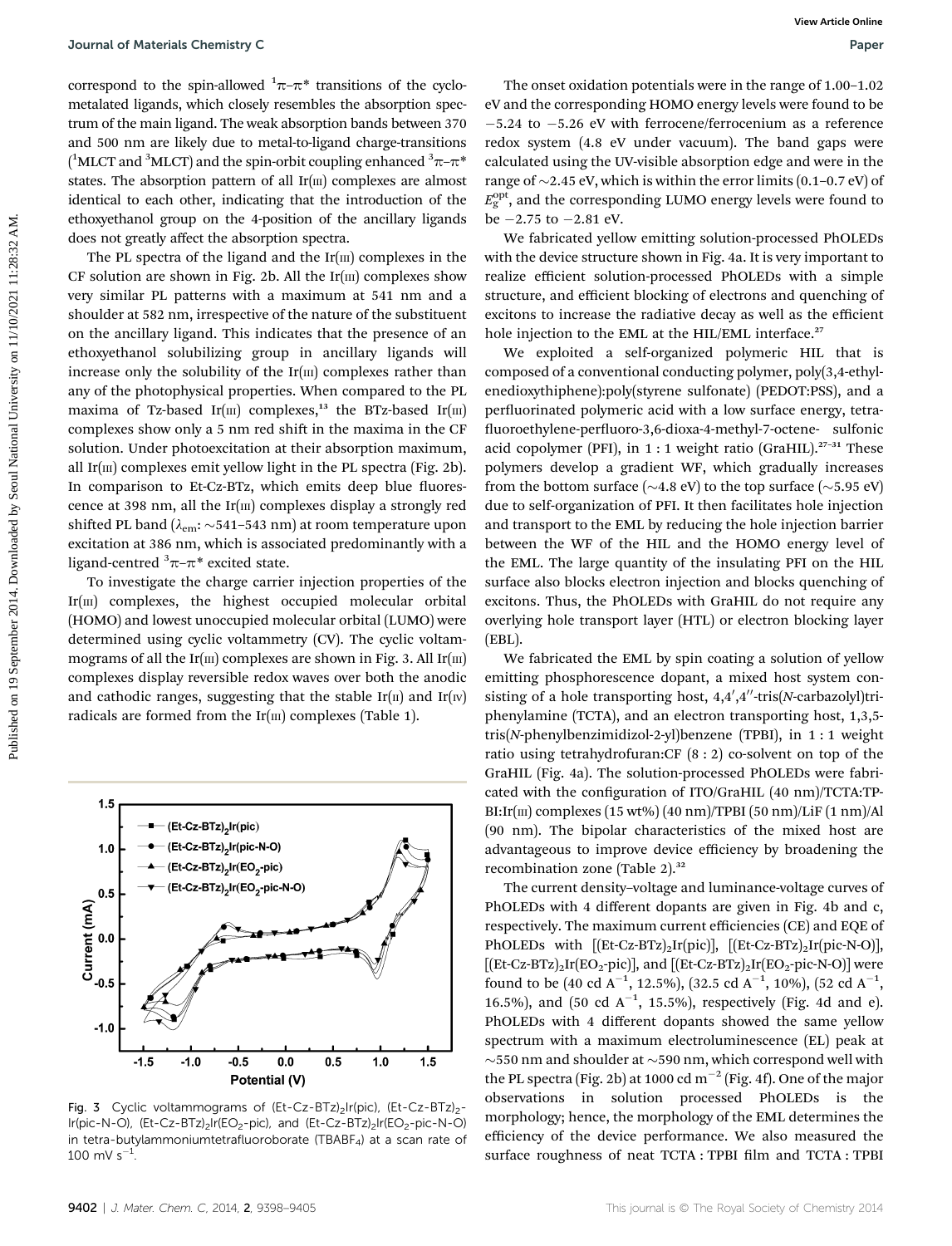Table 1 Photophysical, electrochemical and thermal properties of Ir(III) complexes

| Compound                           | $T_{\rm d}^{\ \ a}$ [°C] | $T_p^b$ [°C] | $\lambda_{\rm em}^{\ \ c}$ [nm] | $\Phi_{\rm nl}{}^a$ | $HOMO/LUMOe$ [eV] |
|------------------------------------|--------------------------|--------------|---------------------------------|---------------------|-------------------|
| $(Et-Cz-BTz)$ <sub>2</sub> Ir(pic) | 403                      | 161          | 541, 578                        | 0.10                | $-5.26/-2.75$     |
| $(Et-Cz-BTz)_{2}Ir(pic-N-O)$       | 394                      | 247          | 541, 582                        | 0.11                | $-5.26 - 2.81$    |
| $(Et-Cz-BTz)_{2}Ir(Dz-pic)$        | 356                      | 233          | 543, 582                        | 0.12                | $-5.24/-2.79$     |
| $[Et-Cz-BTz]_2Ir (EO_2-pic-N-O)$   | 349                      | 241          | 542, 582                        | 0.11                | $-5.26/-2.80$     |

<sup>a</sup> Temperature with 5% mass loss measured by TGA with a heating rate of 10 °C min<sup>-1</sup> under N<sub>2</sub>. <sup>b</sup> Glass transition temperature, determined by DSC with a heating rate of 10 °C min<sup>-1</sup> under N<sub>2</sub>. CMaximum emission wavelength, measured in CF solution at 1.0  $\times$  10<sup>-5</sup> M. d Measured in 1  $\times$  10<sup>-5</sup> M CHCl<sub>3</sub> solution relative to Ir(piq)<sub>2</sub>(acac) ( $\bar{\phi}_{\text{pl}}$  = 0.20) with 455 nm excitation. <sup>e</sup> Determined from the onset of CV for oxidation and UV-visible absorption edge.



Fig. 4 (a) Device structure of yellow emitting PhOLEDs fabricated by spin coating the EML dissolved in tetrahydrofuran:CF co-solvent; (b) current density–voltage curves of PhOLEDs with various yellow-emitting dopants  $((- \blacksquare - )$   $[(Et-Cz-BTz)_2]r(pic)], (-\blacksquare - )$  $[(Et-Cz-BTz)<sub>2</sub>Ir(pic-N-O)], (-\triangle -) [(Et-Cz-BTz)<sub>2</sub>Ir(EO<sub>2</sub>-pic)]$  and  $(-\blacktriangledown -)$  [(Et-Cz-BTz)<sub>2</sub>Ir(EO<sub>2</sub>-pic-N-O)]); (c) luminance-voltage, (d) current efficiency–current density, (e) external quantum efficiency– current density, and (f) EL spectra.

with  $[(Et-Cz-BTz)_{2}Ir(pic)]$ ,  $[(Et-Cz-BTz)_{2}Ir(pic-N-O)]$ ,  $[(Et-Cz-BTz)_{2}$ -Ir(EO<sub>2</sub>-pic)], and  $[(Et-Cz-BTz)<sub>2</sub>Ir(EO<sub>2</sub>-pic-N-O)]$  and these results are shown in Fig. 5. The root-mean-square (RMS) roughness

|  |                                             | Table 2 Performances of solution-processed OLEDs with four |  |  |
|--|---------------------------------------------|------------------------------------------------------------|--|--|
|  | different yellow emitting Ir(iii) complexes |                                                            |  |  |

| Compound                            | Solvent         | $CE_{\text{max}}$<br>$(cd A^{-1})$ | $EQE_{\text{max}}$<br>(9) |
|-------------------------------------|-----------------|------------------------------------|---------------------------|
| $(Et-Cz-BTz)$ <sub>2</sub> Ir(pic)  | THF : $CF(8:2)$ | 40                                 | 12.5                      |
| $(Et-Cz-BTz)_{2}Ir(pic-N-O)$        | THF : $CF(8:2)$ | 32.5                               | 10                        |
| $(Et-Cz-BTz)_{2}Ir(EO_{2}-pic)$     | THF : $CF(8:2)$ | 52                                 | 16.5                      |
| $(Et-Cz-BTz)_{2}Ir(EO_{2}-pic-N-O)$ | THF : $CF(8:2)$ | 50                                 | 15.5                      |
| $(Et-Cz-BTz)_{2}Ir(EO_{2}-pic)$     | THF             | 60                                 | 19                        |

values of neat TCTA : TPBI film (Fig. 5a) and TCTA : TPBI with [(Et-Cz-BTz)<sub>2</sub>Ir(pic)] (Fig. 5b), [(Et-Cz-BTz)<sub>2</sub>Ir(pic-N-O)] (Fig. 5c),  $[(Et-Cz-BTz)<sub>2</sub>Ir(EO<sub>2</sub>-pic)]$  (Fig. 5d), and  $[(Et-Cz-BTz)<sub>2</sub>Ir(EO<sub>2</sub>-pic-$ N-O)] (Fig. 5e) were found to be 0.247 nm, 0.231 nm, 0.244 nm, 0.231 nm, and 0.242 nm, respectively. These values indicate that the EMLs have a smooth surface, which reduces the leakage current in the device and induces high luminous efficiency.

We further optimized the solution-processed PhOLEDs, fabricating the EMLs by spin coating the solution dissolved only in THF, and then finally achieved higher device efficiencies (CE: 60 cd  $A^{-1}$ , EQE: 19%) (Fig. 6a and b). The EL spectrum of the optimized device was identical to the PL spectrum (Fig. 6c). To the best of our knowledge, these values are the best efficiencies for yellow EML solution-processed PhOLEDs using heteroleptic Ir $(m)$  complexes reported so far. These high efficiencies can be attributed to the good organic solubility of dopants arising from benzothiazole linked ethylcarbazole in  $Ir(m)$  complexes and



Fig. 5 Atomic force microscopy (AFM) images of (a) TCTA:TPBI, (b) TCTA:TPBI:(Et-Cz-BTz)<sub>2</sub>Ir(pic), (c) TCTA:TPBI:(Et-Cz-BTz)<sub>2</sub>Ir(pic-N-O), (d)TCTA:TPBI:(Et-Cz-BTz)2Ir(EO2-pic) and (e) TCTA:TPBI:(Et-Cz-BTz)2-  $Ir(EO<sub>2</sub>-pic-N-O).$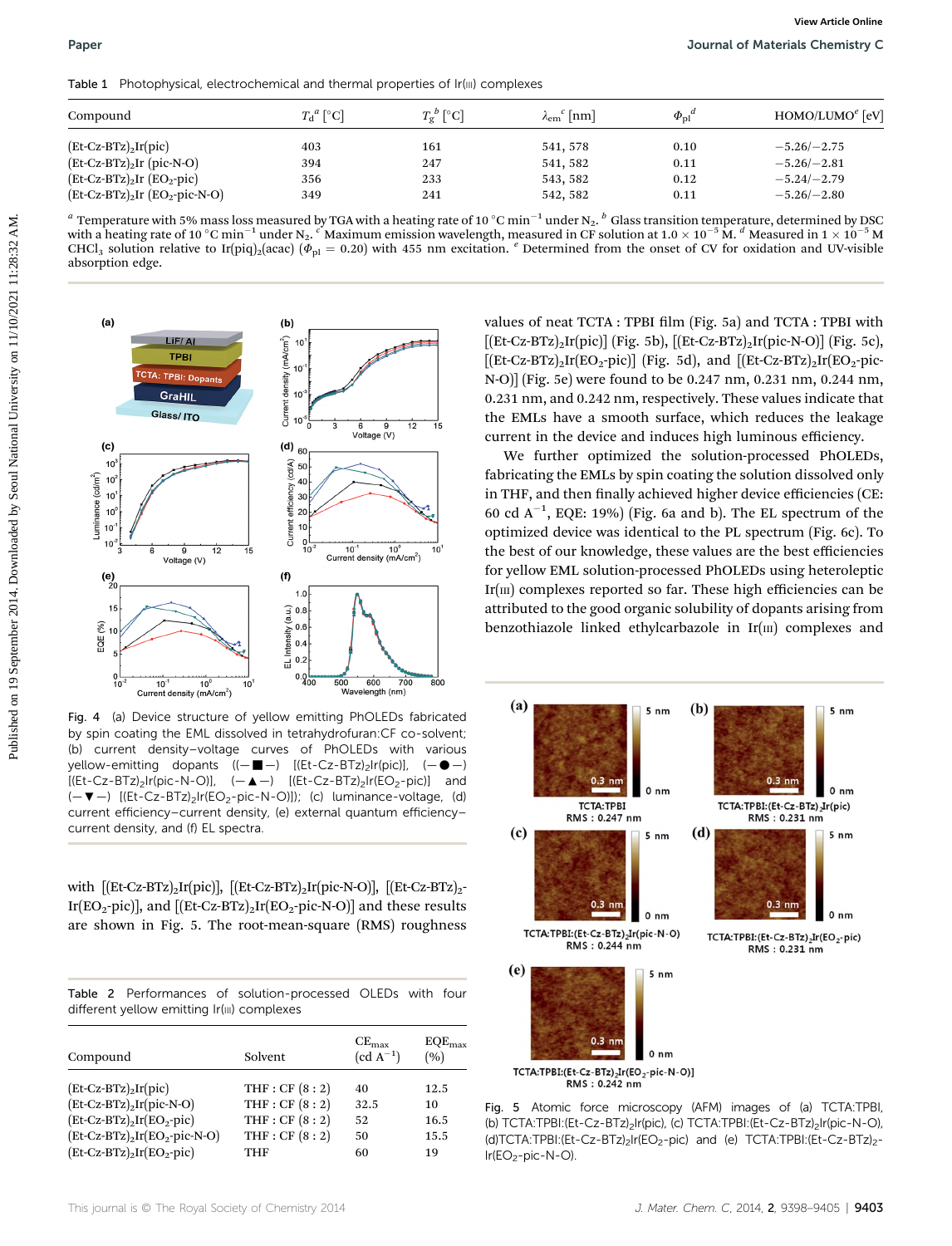

Fig. 6 (a) Current efficiency–current density of yellow-emitting PhOLEDs with  $(Et-Cz-BTz)$ <sub>2</sub>Ir( $EO<sub>2</sub>$ -pic) fabricated by spin coating the EML dissolved in tetrahydrofuran solvent, (b) external quantum efficiency–current density, (c) EL spectrum and (d) CIE coordinates.

good electron–hole balance in the EML. The Commision Internationale de l'Eclairage (CIE) coordinates of the device are ´  $(0.466, 0.525)$  at 1000 cd m<sup>-2</sup>, which corresponds well with the yellow region in the CIE chromaticity diagram (Fig. 6d).

## 4. Conclusions

In summary, we have successfully synthesized four BTz linked Et-Cz based Ir( $\text{III}$ ) complexes,  $[(Et-Cz-BTz)_2Ir(pic)]$ ,  $[(Et-Cz-BTz)<sub>2</sub>Ir(pic-N-O)],$   $[(Et-Cz-BTz)<sub>2</sub>Ir(EO<sub>2</sub>-pic)],$  and  $[ (Et-Cz-BTz)<sub>2</sub>Ir(EO<sub>2</sub>-pic-N-O) ]$ , for solution-processed yellow PhOLEDs, and fabricated devices with the configuration of ITO/ GraHIL  $(40 \text{ nm})/TCTA$ :TPBI:Ir $(\text{III})$  complex  $(15 \text{ wt\%})$   $(40 \text{ nm})/TCTA$ TPBI  $(50 \text{ nm})$ /LiF $(1 \text{ nm})$ /Al $(90 \text{ nm})$ . Both Tz and BTz based Ir $(\text{III})$ complexes emit the same bright yellow phosphorescence at room temperature, which indicates that the introduction of BTz into the Et-Cz main ligand instead of Tz does not show a significant effect on the phosphorescence emission of the  $Ir(m)$ complexes.<sup>13</sup> Among the four  $Ir(m)$  complexes, the most promising Ir(III) complex  $[(Et-Cz-BTz)<sub>2</sub>Ir(EO<sub>2</sub>-pic)]$  showed the best luminous efficiency of 60 cd  $A^{-1}$  and EQE of 19% with CIE coordinates (0.467, 0.524), which is more than three times higher than that of the most promising  $Ir(m)$  complex of the Tz counterparts.<sup>13</sup> To the best of our knowledge, this is one of the best solution-processed EML yellow PhOLEDs reported so far. This phenomenon paves an effective way towards improving the efficiency of particular PhOLEDs without changing the color by small modifications in the structure of the main ligands of  $Ir(m)$ complexes.

## Acknowledgements

This work was supported by grant fund from the National Research Foundation (NRF) (2011-0028320), and the Pioneer Research Center Program through the NRF (NRF-

2013M3C1A3065522) and (NRF-2013R1A2A2A01068753) by the Ministry of Science, ICT & Future Planning (MSIP) of Korea.

## Notes and references

- 1 M. A. Baldo, D. F. O'Brien, Y. You, A. Shoustikov, S. Sibley, M. E. Thompson and S. R. Forrest, Nature, 1998, 395, 151– 154.
- 2 Y. Sun, N. C. Giebink, H. Kanno, B. Ma, M. E. Thompson and S. R. Forrest, Nature, 2006, 440, 908–912.
- 3 B. W. D'Andrade and S. R. Forrest, Adv. Mater., 2004, 16, 1585–1595.
- 4 B. D'Andrade, Nat. Photonics, 2007, 1, 33–34.
- 5 A. Chihaya, M. A. Marc, S. R. Forrest and M. E. Thompson, Appl. Phys. Lett., 2000, 77, 904–906.
- 6 E. Holder, B. M. W. Langeveld and U. S. Schubert, Adv. Mater., 2005, 17, 1109–1121.
- 7 P. T. Chou and Y. Chi, Chem. Soc. Rev., 2007, 36, 1421–1431.
- 8 P. L. Burn, S.-C. Lo and I. D. W. Samuel, Adv. Mater., 2007, 19, 1675–1688.
- 9 R. Xiaofan, M. E. Kondakova, D. J. Giesen, M. Rajeswaran, M. Madaras and W. C. Lenhart, Inorg. Chem., 2010, 49, 1301–1303.
- 10 M. Tavasli, T. N. Moore, Y. Zheng, M. R. Bryce, M. A. Fox, G. C. Griffiths, V. Jankus, H. A. Al-Attarc and A. P. Monkmanc, J. Mater. Chem., 2012, 22, 6419–6428.
- 11 D. Liu, H. Ren, L. Deng and T. Zhang, ACS Appl. Mater. Interfaces, 2013, 5, 4937–4944.
- 12 J. Li, R. Wang, R. Yang, W. Zhou and X. Wang, J. Mater. Chem. C, 2013, 1, 4171–4179.
- 13 T. Giridhar, W. Cho, J. Park, J.-S. Park, Y.-S. Gal, S. Kang, J. Y. Lee and S.-H. Jin, J. Mater. Chem. C, 2013, 1, 2368–2378.
- 14 I. R. Laskar and T. M. Chen, Chem. Mater., 2004, 16, 111–117.
- 15 R. J. Wang, D. Liu, R. Zhang, L. J. Deng and J. Y. Li, J. Mater. Chem., 2012, 22, 1411–1417.
- 16 R. J. Wang, D. Liu, H. C. Ren, T. Zhang, H. M. Yin, G. Y. Liu and J. Y. Li, Adv. Mater., 2011, 23, 2823–2827.
- 17 S. Feng, L. Duan, L. Hou, J. Qiao, D. Zhang, G. Dong, L. Wang and Y. Qiu, J. Phys. Chem. C, 2011, 115, 14278–14284.
- 18 H. Wu, L. Ying, W. Yang and Y. Cao, Chem. Soc. Rev., 2009, 38, 3391–3400.
- 19 G. Zhou, W.-Y. Wong and S. Suo, J. Photochem. Photobiol., C, 2010, 11, 133–156.
- 20 X.-H. Yang, F.-I. Wu, D. Neher, C.-H. Chien and C.-F. Shu, Chem. Mater., 2008, 20, 1629–1635.
- 21 Z. Ma, J. Ding, B. Zhang, C. Mei, Y. Cheng, Z. Xie, L. Wang, X. Jing and F. Wang, Adv. Funct. Mater., 2010, 20, 138–146.
- 22 S. Gambino, S.-C. Lo, Z. Liu, P. L. Burn and I. D. W. Samuel, Adv. Funct. Mater., 2012, 22, 157–165.
- 23 J. W. Levell, S. Zhang, W.-Y. Lai, S.-C. Lo, P. L. Burn and I. D. W. Samuel, Opt. Express, 2012, 20, A213–A218.
- 24 S. J. Lee, J. S. Park, M. Song, I. A. Shin, Y. I. Kim and S.-H. Jin, Adv. Funct. Mater., 2009, 19, 2205–2212.
- 25 M. Song, J. S. Park, Y. S. Gal, S. Kang, J. Y. Lee, J. W. Lee and S.-H. Jin, J. Phys. Chem. C, 2012, 116, 7526–7533.